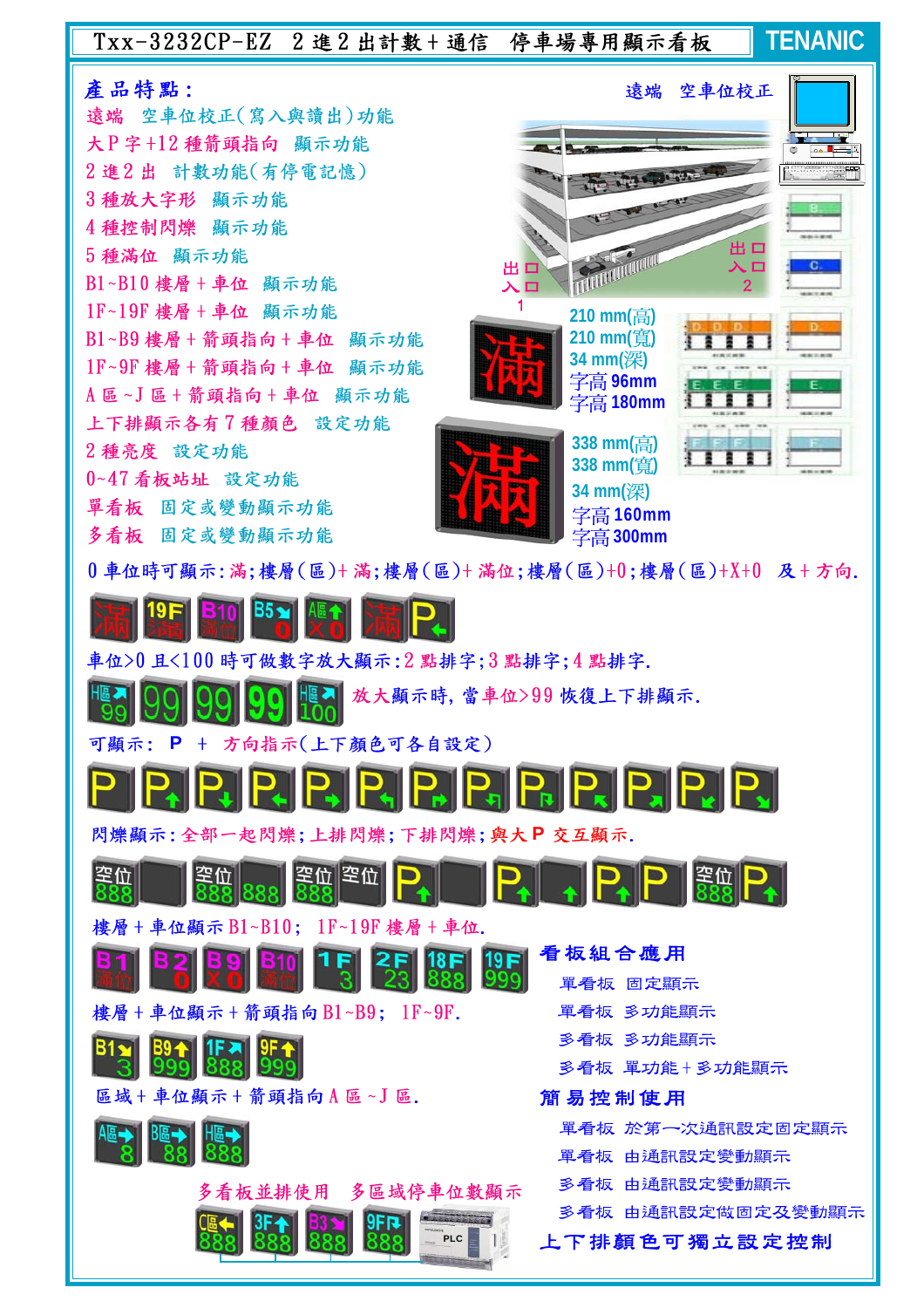| 多看板並排使用 多區域停車位數顯示 |     | 特點: 看板組合應用           |
|-------------------|-----|----------------------|
| 888<br>$=$ PLC    |     | 單看板 固定顯示             |
|                   |     | 單看板 多功能顯示            |
| 單看板多功能交替顯示使用      |     | 多看板 多功能顯示            |
| PLC               |     | 多看板 單功能+多功能顯示        |
|                   | 特點: | 簡易控制使用               |
| 多看板多功能交替顯示應用      |     | 單看板 於第一次按鍵或通訊設定固定顯示  |
|                   |     | 單看板 由通訊設定變動顯示        |
|                   |     | 多看板 由通訊設定變動顯示        |
|                   |     | 多看板 由按鍵或通訊設定做固定及變動顯示 |
|                   |     | 特點: 上下排顏色可獨立設定控制     |

| 矩陣規格 | T50-A3232PK-EZ                                 | T50-W3232PK-EZ            | T60-A3232PK-EZ            |  |
|------|------------------------------------------------|---------------------------|---------------------------|--|
| 矩陣點數 | 32(h) * 32(w) 點距 5 mm                          |                           | 32(h) * 32(w) 點距 6 mm     |  |
| 數字高度 | 80 mm (3.15")                                  |                           | 96 mm (3.78")             |  |
| 矩陣顏色 | 紅/黃/綠/藍/靛/紫/白 7色                               |                           |                           |  |
| 通訊介面 | RS-485 傳送 車位數 / 顯示內容 / 數字顏色 / 滿字顏色 / 箭頭顏色 / 亮度 |                           |                           |  |
|      | 通訊格式   N, 8, 1, 9,600 bps                      |                           |                           |  |
|      | 通訊協定 MODBUS 或 客製化 協定                           |                           |                           |  |
|      | 工作電源 DC 5V 或 DC 12~24V 或 AC 110~240V           |                           |                           |  |
| 消耗功率 | 10W (Max.)                                     |                           |                           |  |
| 外框尺寸 | $180(w)$ * 180(h) * 34(d)                      | $190(w)$ * 190(h) * 55(d) | $210(w)$ * 210(h) * 34(d) |  |
| 固定尺寸 | $99(w) * 168(h)$ mm                            | 159(w) * 178(h)mm         | $200(w)$ * 200(h)mm       |  |
| 外框材質 | 裸框(無外框)                                        | 塑膠防水盒(IP65)               | 銀色鋁合金外框                   |  |